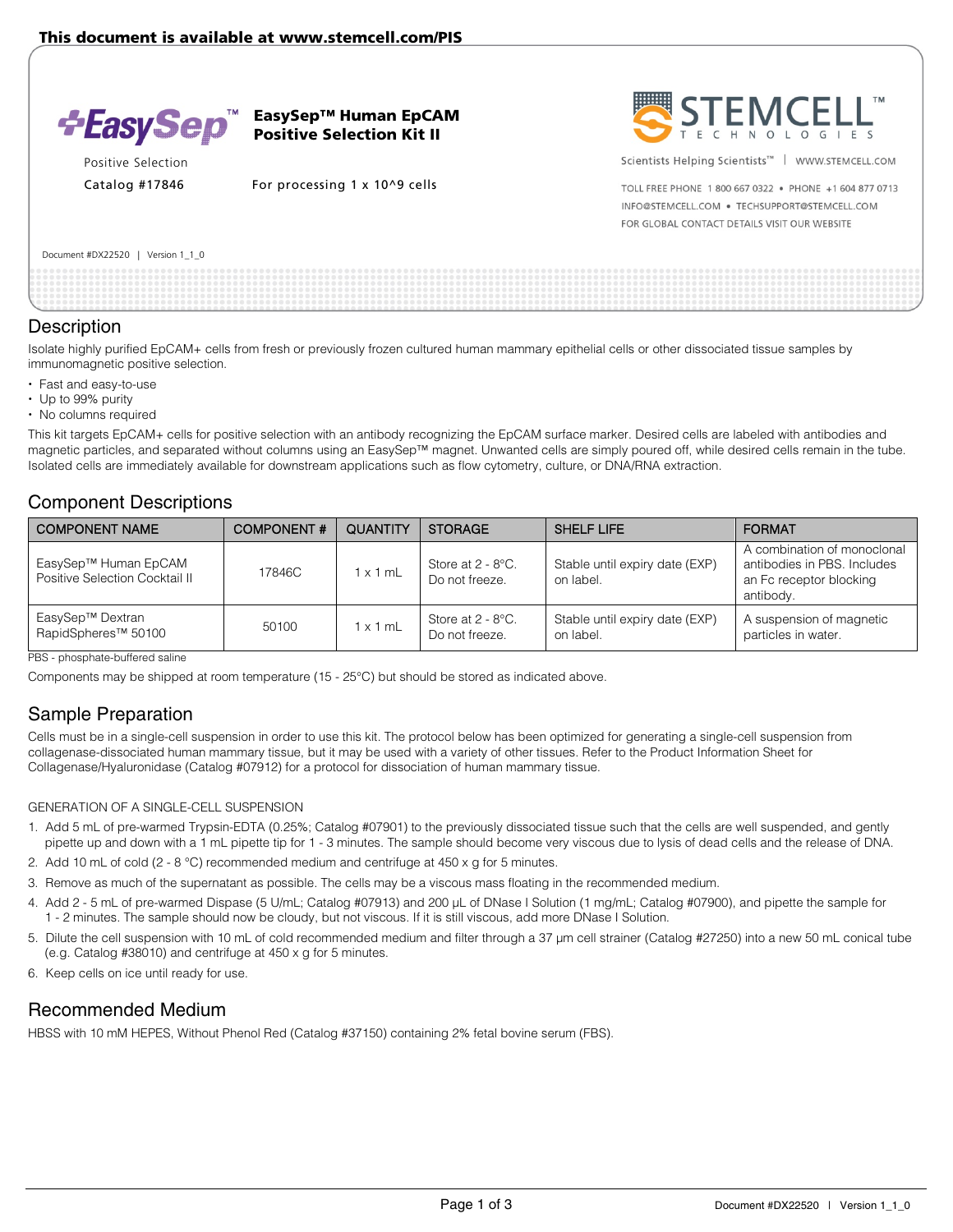



# Directions for Use – Manual EasySep™ Protocols

See page 1 for Sample Preparation and Recommended Medium. Refer to Table 1 for detailed instructions regarding the EasySep™ procedure for each magnet.

**Table 1. EasySep™ Human EpCAM Positive Selection Kit II Protocol**

|                         |                                                                                                                                                                                              | <b>EASYSEP™ MAGNETS</b>                                                                                                       |                                                                                                                                     |  |  |  |
|-------------------------|----------------------------------------------------------------------------------------------------------------------------------------------------------------------------------------------|-------------------------------------------------------------------------------------------------------------------------------|-------------------------------------------------------------------------------------------------------------------------------------|--|--|--|
| <b>STEP</b>             | <b>INSTRUCTIONS</b>                                                                                                                                                                          | EasySep™<br>(Catalog #18000)                                                                                                  | "The Big Easy"<br>(Catalog #18001)                                                                                                  |  |  |  |
|                         | Prepare sample at the indicated cell<br>concentration within the volume range.                                                                                                               | 1 x 10^8 cells/mL<br>$0.1 - 2$ mL <sup>*</sup><br>NOTE: If starting with fewer than 1 x 10^7 cells, resuspend cells in 0.1 mL | 1 x 10^8 cells/mL<br>$0.25 - 8.5$ mL <sup>*</sup><br>NOTE: If starting with fewer than 2.5 x 10^7 cells, resuspend cells in 0.25 mL |  |  |  |
|                         | Add sample to required tube.                                                                                                                                                                 | 5 mL (12 x 75 mm) polystyrene round-bottom tube<br>(e.g. Catalog #38007)                                                      | 14 mL (17 x 95 mm) polystyrene round-bottom tube<br>(e.g. Catalog #38008)                                                           |  |  |  |
| $\overline{2}$          | Add Selection Cocktail to sample.                                                                                                                                                            | 100 µL/mL of sample                                                                                                           | 100 µL/mL of sample                                                                                                                 |  |  |  |
|                         | Mix and incubate.                                                                                                                                                                            | 2 - 8°C for 20 minutes                                                                                                        | 2 - $8^{\circ}$ C for 20 minutes                                                                                                    |  |  |  |
| $\overline{\mathbf{3}}$ | Vortex RapidSpheres™.<br>NOTE: Particles should appear evenly dispersed.                                                                                                                     | 30 seconds                                                                                                                    | 30 seconds                                                                                                                          |  |  |  |
|                         | Add RapidSpheres™ to sample.                                                                                                                                                                 | 75 µL/mL of sample                                                                                                            | 75 µL/mL of sample                                                                                                                  |  |  |  |
| $\overline{4}$          | Mix and incubate.                                                                                                                                                                            | $2 - 8$ °C for 15 minutes                                                                                                     | $2 - 8$ °C for 15 minutes                                                                                                           |  |  |  |
| 5 <sub>5</sub>          | Add cold recommended medium to top up the<br>sample to the indicated volume. Mix by gently<br>pipetting up and down 2 - 3 times.                                                             | Top up to 2.5 mL                                                                                                              | • Top up to 5 mL for samples < 1 mL<br>• Top up to 10 mL for samples $\geq 1$ mL                                                    |  |  |  |
|                         | Place the tube (without lid) into the magnet and<br>incubate.                                                                                                                                | RT for 5 minutes                                                                                                              | RT for 5 minutes                                                                                                                    |  |  |  |
| 6                       | Pick up the magnet, and in one continuous<br>motion invert the magnet and tube,** pouring off<br>the supernatant. Remove the tube from the<br>magnet; this tube contains the isolated cells. | Discard supernatant                                                                                                           | <b>Discard supernatant</b>                                                                                                          |  |  |  |
| $\overline{7}$          | Repeat steps as indicated.                                                                                                                                                                   | Steps 5 and 6, three more times<br>(total of 4 x 5-minute separations)                                                        | Steps 5 and 6, three more times<br>(total of 4 x 5-minute separations)                                                              |  |  |  |
| 8                       | Resuspend cells in desired medium. Be sure to<br>collect cells from the sides of the tube.                                                                                                   | Isolated cells are ready for use                                                                                              | Isolated cells are ready for use                                                                                                    |  |  |  |

RT - room temperature (15 - 25°C)

\* To minimize cell aggregation, use cold buffers and keep cells on ice as much as possible. If sample begins to aggregate, add DNase I Solution (1mg/mL).

\*\* Leave the magnet and tube inverted for 2 - 3 seconds, then return upright. Do not shake or blot off any drops that may remain hanging from the mouth of the tube.